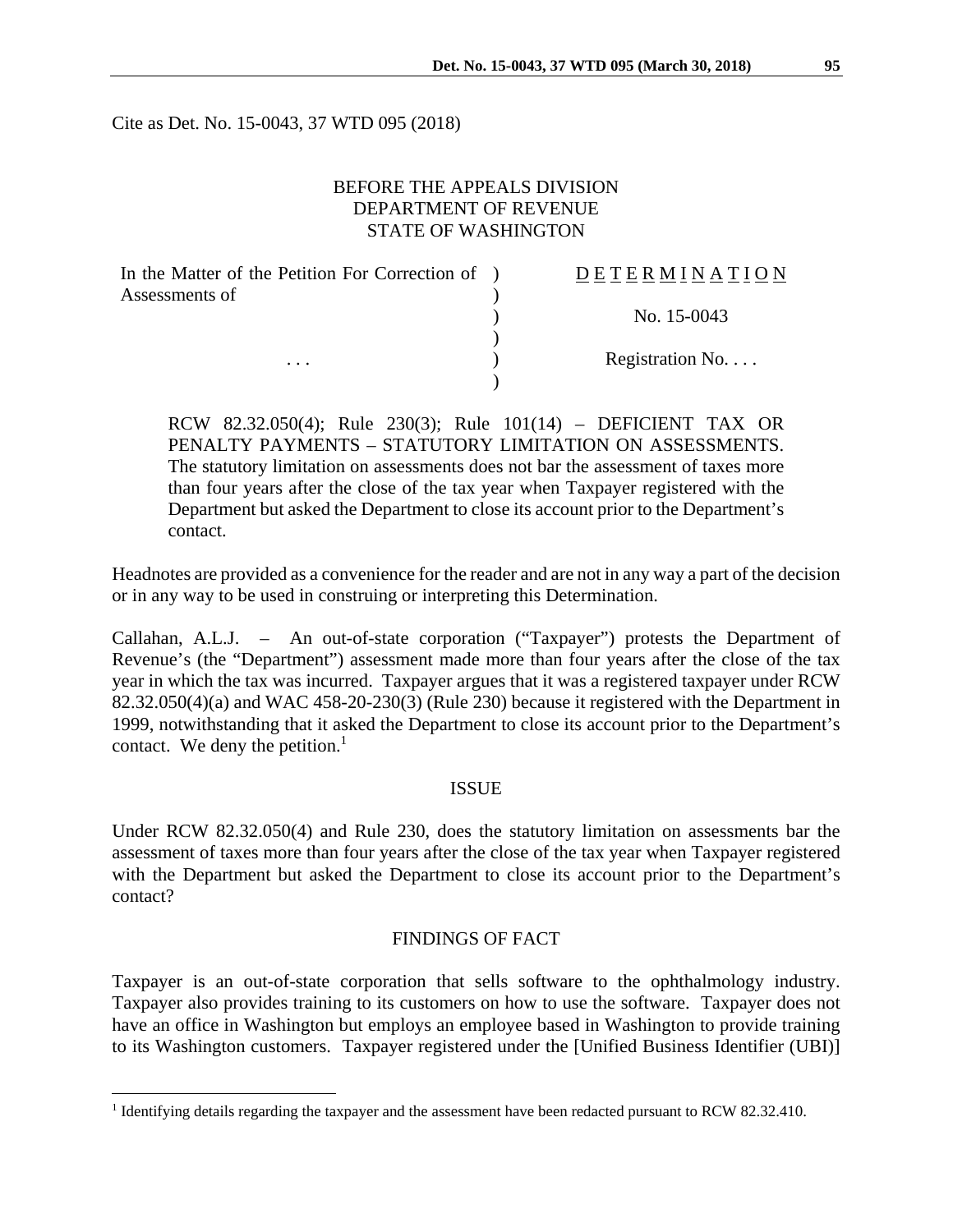system with the Department on December 27, 1999, with an effective open date of December 15, 1999.

On March 30, 2000, Taxpayer's accountant . . . contacted the Department and asked it to close Taxpayer's account with the Department. The Department granted Taxpayer's request and closed its account effective March 30, 2000. Taxpayer filed no tax returns with the Department. Taxpayer filed returns with employment security from 2000 through June 30, 2002, during a period when it had an employee based in Washington.

[The Department's] Compliance [Division (Compliance)] sent an inquiry letter dated December 28, 2011, along with the Washington Business Activities Questionnaire ([Questionnaire]) to Taxpayer. Based on Taxpayer's answers on the [Questionnaire] and Taxpayer's activities in Washington, Compliance determined that Taxpayer had nexus with the state. Compliance extended the audit period beyond the four-year statutory limitation pursuant to RCW 82.32.050 and Rule 230(3) because it determined that Taxpayer was not registered with the Department at the time of the audit.

On November 6, 2013, Compliance issued two assessments against Taxpayer. The first one, document no. . . . , covered the period of January 1, 2006, through December 31, 2007, in the amount of \$ . . . . The second one, document no. . . . , covered the period of January 1, 2008, through June 30, 2012, in the amount of \$ . . . . Taxpayer did not pay the assessments and petitioned the Department's Appeals Division for correction of the assessments.

Taxpayer does not dispute that it has nexus with Washington and that it owes taxes to the state. However, Taxpayer contends that the Department should cancel the assessments for tax years from 2006 to 2008. Taxpayer argues the assessments for tax years 2006 to 2008 are barred by the limitation on assessments under RCW 82.32.050(4) and Rule 230(3). Taxpayer argues that it was not an "unregistered taxpayer" for purposes of RCW 82.32.050(4) and Rule 230(3) because it voluntarily registered with the Department in 1999.

### ANALYSIS

Taxpayer asserts that the assessments for 2006 through 2008 were barred by the limitation on assessments, and are therefore invalid. RCW 82.32.050(4) provides limitations on tax assessments as follows (in pertinent part):

No assessment or correction of an assessment for additional taxes, penalties, or interest due may be made by the department more than four years after the close of the tax year, except **(a) against a taxpayer who has not registered as required by this chapter**, (b) upon a showing of fraud or of misrepresentation of a material fact by the taxpayer, or (c) where a taxpayer has executed a written waiver of such limitation. The execution of a written waiver shall also extend the period for making a refund or credit as provided in RCW 82.32.060(2).

(Emphasis added).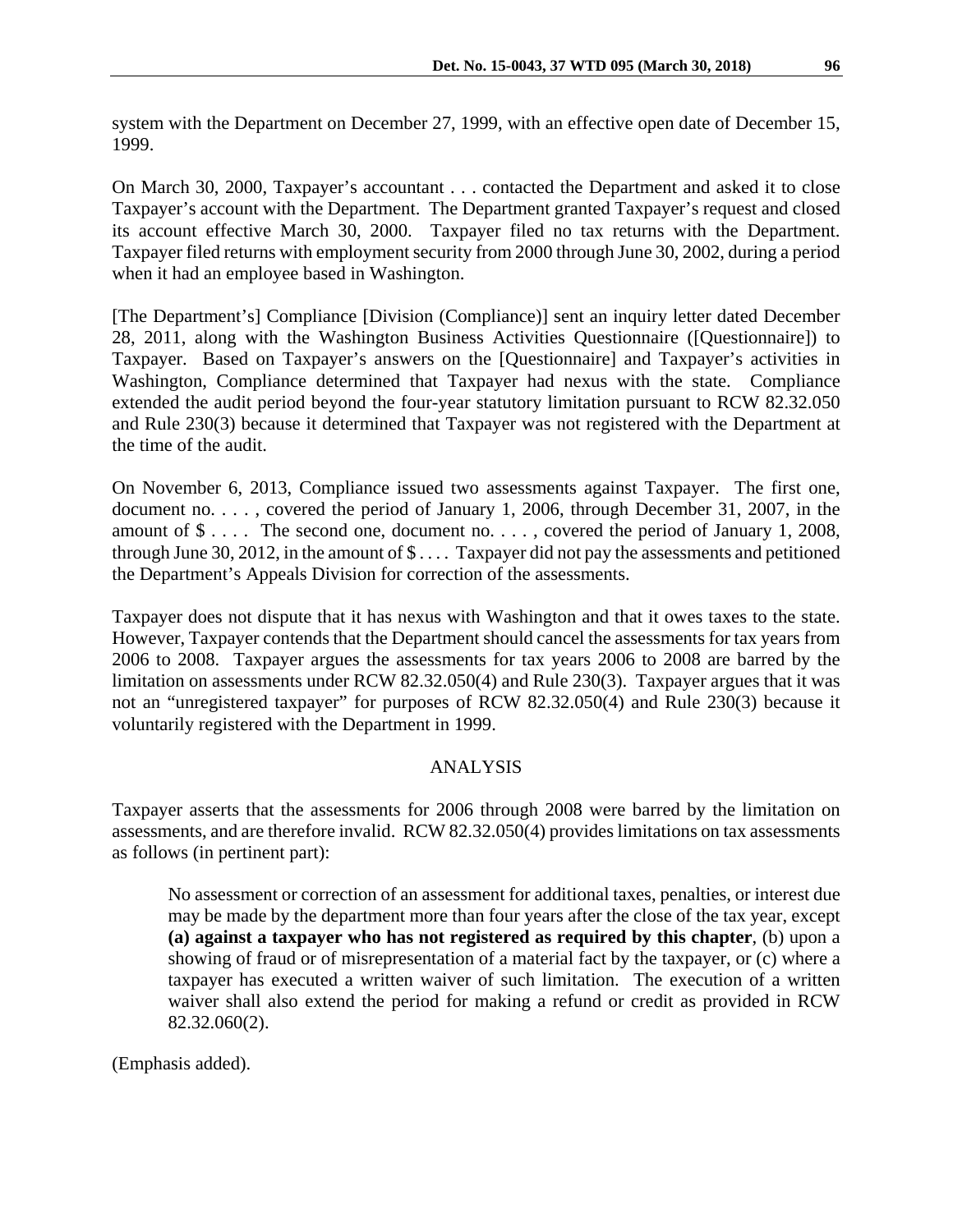Under RCW 82.32.030, Taxpayer was required to apply for and obtain a registration certificate from the Department. WAC 458-20-101(14) recognizes that closing a taxpayer's account has the effect of rescinding the taxpayer's tax registration. Accordingly, under the plain meaning of RCW 82.32.050, the period for an assessment was not limited to four years after the close of the tax year for a taxpayer that was not registered as required by RCW Chapter 82.32. Under Rule 230(3), assessments against unregistered taxpayers are extended to seven years.

Although the applicable rules discuss voluntary registration for purposes of the UBI system, the rules are silent as to the effect of the rescission of a tax registration after someone voluntarily registered. However, the rules can be read to be consistent with the plain meaning of RCW 82.32.050.

For example, Rule 230 explains statutory limits on assessments as follows (in pertinent part):

(3) Unregistered taxpayer. Except for evasion or misrepresentation, **if the department of revenue discovers any unregistered taxpayer doing business in this state, the department will assess taxes, interest, and penalties for a period of seven years plus the current year**. If a taxpayer voluntarily registers before being contacted by the department, assessments will not exceed four years plus the current year, provided the taxpayer has made a good faith attempt to report correctly and there is no evidence of intent to evade tax under RCW 82.32.050. It will be presumed that a taxpayer has registered with the department if the taxpayer voluntarily files for an identification number under the Unified Business Identifier (UBI) system prior to any contact from the department of revenue.

(Emphasis added.)

Because Taxpayer's registration was rescinded, and Taxpayer was doing business in this state, it was unregistered when contacted by Compliance. Rule 230(3) does not bar assessments against Taxpayer more than four years after the close of the tax year under such circumstances, and Compliance did not err in assessing Taxpayer for periods 2006 forward. We find an insufficient basis under the rule for limiting the statutory assessment period when Taxpayer had previously registered under the UBI system but its tax registration was subsequently rescinded, and it was doing business in this state when contacted by Compliance. In addition, there is no evidence Taxpayer had active accounts with any UBI participating agencies when contacted by Compliance.

Taxpayer did not report its taxes and file its tax returns since its inception in December 1999 until Compliance contacted it. By requesting that the Department close its account in 2000, Taxpayer's registration was void, and Taxpayer was unregistered prior to Compliance's contact. Therefore, because Taxpayer was unregistered, RCW 82.32.050(4) does not bar assessments against Taxpayer more than four years after the close of the tax year. We conclude that [Compliance] properly assessed tax against Taxpayer for the period from January 1, 2006, through June 30, 2012. We deny the petition.